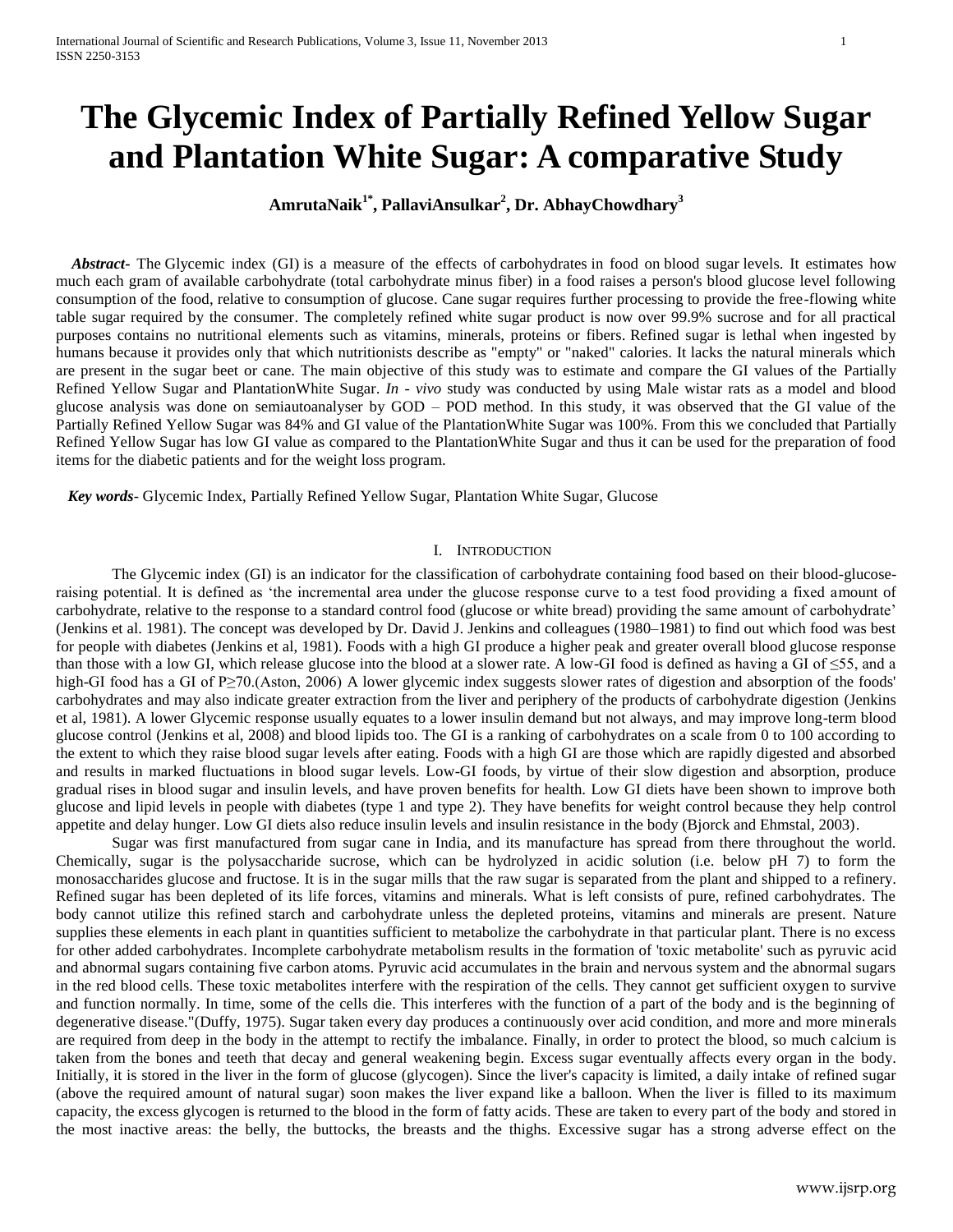functioning of the brain. The key to orderly brain function is glutamic acid, a vital compound found in many vegetables. The vitamin B plays a major role in dividing glutamic acid into antagonistic-complementary compounds which produce a "proceed" or "control" response in the brain. Vitamin B is also manufactured by symbiotic bacteria which live in our intestines. When refined sugar is taken daily, these bacteria wither and die, and our stock of B vitamins gets very low. Too much sugar makes one sleepy; our ability to calculate and remember is lost.(Brand-Miller et al, 1995). Refined white sugar is void of nutrition because it is bleached and over processed. However Raw Sugar is not bleached or heated and contains all the nutrition. *Cane sugar* is rich in a variety of minerals and vitamins, including calcium, magnesium and riboflavin (vitamin B2). It also has a high potassium content, which makes it a natural laxative good for digestion. Cane sugar juice has been found to be beneficial in preventing and treating sore throats, colds and flu. It also improves kidney function by clearing the urinary flow and is believed to be a good treatment for fevers, as it boosts the body's protein levels. Increasingly, studies suggest that its alkaline nature can make it a key product in the fight against cancer, particularly the prostate and breast varieties. (Brand-Miller et al, 1995).

It is observed from various studies as mentioned above that certain raw sugars have an advantage over processed sugars in terms of benefit to the body. Thus, this Study was an attempt to compare the Glycemic indices of Partially Refined Yellow Sugar and Plantation White Sugar.

#### II. MATERIAL AND METHODS

Partially Refined Yellow Sugar [Ys] and Plantation White Sugar [Ws] were procured from Parle products Pvt. Ltd, Mumbai. Model of this study i.e. Male wistar rats (260-280 gm) were procured from Bharat serum Ltd., Mumbai. The animals were kept at room temperature (25°C - 27°C) at 75-80 % humidity and were acclimatized for a week.

After the period of acclimatization, animals were distributed into three groups i.e. Partially Refined Yellow Sugar (n=6), Plantation White Sugar(n=6) and standard (n=6). Each animal was given an oral dosage of 0.2 gm of Sugar sample / standard. Blood collection was done by Retro-orbital puncture at the specific time intervals i.e. Fasting blood sample (0 min), and further blood samples at 15, 30, 45, 60, 90 and 120 minutes after dosing. Blood glucose levels were estimated with a Semi-automated analyzer by GOD-POD method. Anhydrous glucose was used as a Standard.

The Glycemic index of a sample was calculated by dividing Area under the Curve (AUC) of the sample by the Area under the Curve (AUC) of the standard and multiplied by 100. Area Under the Curve (AUC):

Where;

Times  $t_0, t_1, ... t_n$  (0, 15 ... 120 min, respectively),

n<br>n

 $x=1$ 

The blood glucose concentrations are  $G_0, G_1, \ldots, G_n$ , respectively.

 $A_x = AUC$  for the x<sup>th</sup> time interval (x<sup>th</sup> time interval is the interval between times t<sub>(x-1)</sub> and t<sub>x</sub>)

 $AUC = ΣA<sub>x</sub>$ 



Figure 1: Glycemic index (%) of 1: Plantation White Sugar [Ws]; 2: Partially Refined Yellow Sugar [Ys].

As shown in Fig-1 Glycemic index of Partially Refined Yellow Sugar is 20% less than that of Plantation White Sugar. Consistently low GI value of Partially Refined Yellow Sugar as compared to Plantation White Sugar in all animals indicates slow absorption and digestion of Ys as compared to Ws.

$$
\;2\;
$$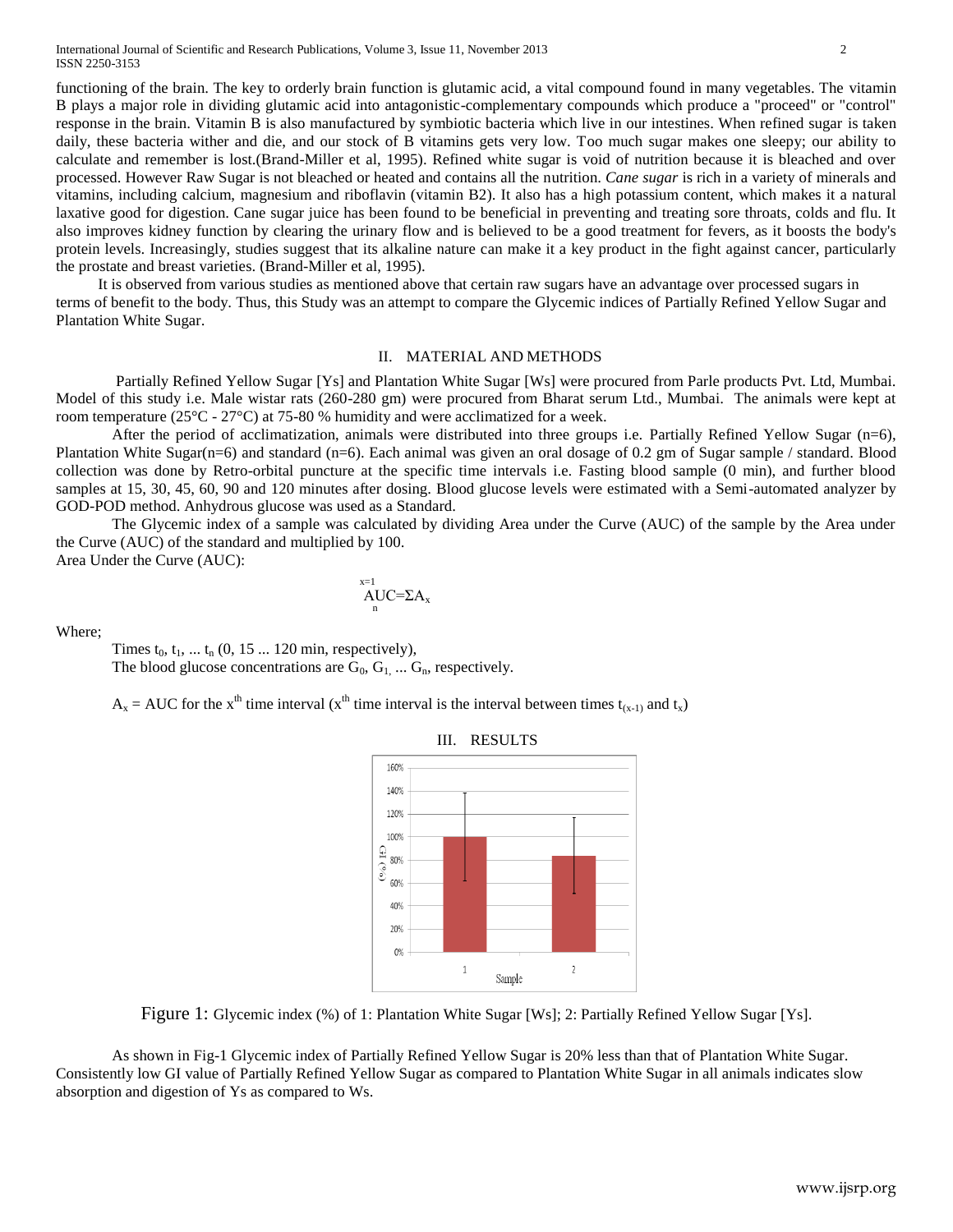#### IV. DISCUSSION AND CONCLUSION

The white crystalline substance we know of as sugar is an anomalous substance produced by industrial processes (mostly from sugar cane or sugar beets) by refining it down to pure sucrose, after stripping away all the vitamins, minerals, proteins, enzymes and other beneficial nutrients. It quickly passes through the stomach wall causing blood sugar levels to rise, and then drop rapidly. First, the blood sugar level increases rapidly and causes the pancreas to secrete insulin to compensate for the excess blood sugar. Afterward, the blood sugar level drops below normal. This state has been coined the sugar blues. The downside of the sugar blues is a state of depression, lethargy and irritability. Sugar is pure chemical and through refining has been stripped of all the natural food nutrition it originally had in the plant itself. Similarly, sugar is first pressed as a juice from the cane (or beet) and refined into molasses. Then it is refined into brown sugar, and finally into strange white crystals  $C_{12}H_{22}O$ , which is an alien chemical to the human system. A second reason why sugar harms is its addictiveness. Starting with sugar in the baby formula, people not only develop a strong taste for sugar but an insatiable craving that never recedes. A third reason is the slow and insidious damage caused by sugar. ( Sugar: the sweetest poison*Helen Cannington*). One of the best sources of natural sugar is found in raw fruits and vegetables. These sugars are bound up with essential vitamins, minerals, fiber, oils and enzymes which are present in whole plant foods. These aid in the metabolic process necessary for digestion of the sugars. In addition, the sugars in natural whole foods arrive in the body diluted in a large volume of water to assist in its metabolism. The glycaemic index (GI) concept was originally introduced as a means of classifying different sources of carbohydrate (CHO) and CHO-rich foods in the diet, according to their effect on postprandial glycaemia (Jenkins et al. 1981). It was assumed to apply to foods that primarily deliver available CHO such as potatoes, rice, cereals, etc. usually having an energy content of 80% from CHO. The usual 50 g CHO test load has traditionally referred to available CHO providing sugars for absorption from the small intestine at a certain rate. As such, low-GI CHO were classified as those that are digested and absorbed slowly and lead to a low glycaemic response, whereas high-GI CHO are rapidly digested and absorbed and show a high glycaemic response. It has been proposed that the glycaemic index of foods can influence body-weight control (Acheson, 2004) Short-term studies suggest that low-glycaemic index carbohydrates and fiber intake could delay hunger and decrease subsequent energy intake compared with high-glycaemic index foods (Roberts, 2003). Since its development in 1981, the GI has had a pivotal role in highlighting the variation in physiological responses associated with different carbohydrate containing foods (Jenkins et al. 1981). This ranking of foods by the glycaemic responses elicited when equi-carbohydrate portions are consumed has provided a unique, and at times controversial, perspective on the issue of carbohydrate quality (Wolever, 1997; Bellisle, 2001).

In our study we compared the GI of raw and processed sugars to compare which of them had the most digestive outcome on consumption. We found out the GI of Raw sugar was lower than the GI for Plantation Sugar. Similar outcomes were reported in other studies. From a health standpoint low GI foods are at an advantage because of their beneficial effect on insulin sensitivity. Low-GI diets have been successfully applied as a dietary therapy in diabetes mellitus and other conditions exhibiting derangements in carbohydrate and lipid metabolism (Brand-Miller, 1994). In these studies, the major dietary alterations were to the starch-containing foods, with the substitution of slowly digested low-GI products, such as pasta, wholegrain cereal and legumes, for rapidly digested high-GI products, such as bread, breakfast cereals and potatoes. It has been proved, however, that - sugar is a major factor in dental decay; sugar in a person's diet does cause overweight; removal of sugar from diets has cured symptoms of crippling, worldwide diseases such as diabetes, cancer and heart illnesses. Sir Frederick Banting, the co discoverer of insulin, noticed in 1929 in Panama that, among sugar plantation owners who ate large amounts of their refined stuff, diabetes was common. Among native cane-cutters, who only got to chew the raw cane, he saw no diabetes. GI has been shown to be positively associated with the prevalence of the metabolic syndrome and insulin resistance in a cross -sectional study of 2834 subjects from the Framingham Offspring cohort (McKeown et al, 2004). Odds of having metabolic syndrome were reported to be 41% higher in the highest quintile of dietary GI compared with the lowest quintile (median GI values 84 and 72 respectively), and insulin resistance was found to be increased across quintiles (p < 0.001) (Aston 2006). Weight loss is an additional potential mechanism by which low-GI diets may contribute to reduced risk of metabolic syndrome. Induction of a rapid initial weight loss with low-carbohydrate diet may be partly explained by a reduction in overall caloric intake, which may be the result of a great limitation of food choices by the requirements of minimizing carbohydrates intake (Brehm et al, 2003; Sondike et al, 2003)], to the initial increase in circulating â-hydroxybutyrate, which may suppress appetite (Meckling et al, 2002) and to the satiating effect of low-carbohydrates diets containing relatively high amounts of protein (Johnston et al, 2004; Layman et al, 2003).

The rate of glucose entry into blood and the duration of the elevated blood glucose is known to induce many hormonal and metabolic changes that may affect health and disease parameters. In this respect, low-GI foods were often found to induce benefits on risk factors for certain chronic diseases. Because of these observations it was proposed that GI data for foods could be used to make priorities for food selection within food groups. This study was an attempt to demonstrate the effectiveness of raw sugar on the digestion of a mammal (i.e. Wistar Rat) and observe the response of the animal in terms of the Glycemic Index as compared to Plantation or Processed Sugar. The conclusion obtained was that raw sugar had a low GI which makes it favorable for use in everyday meals as compared to processed sugar.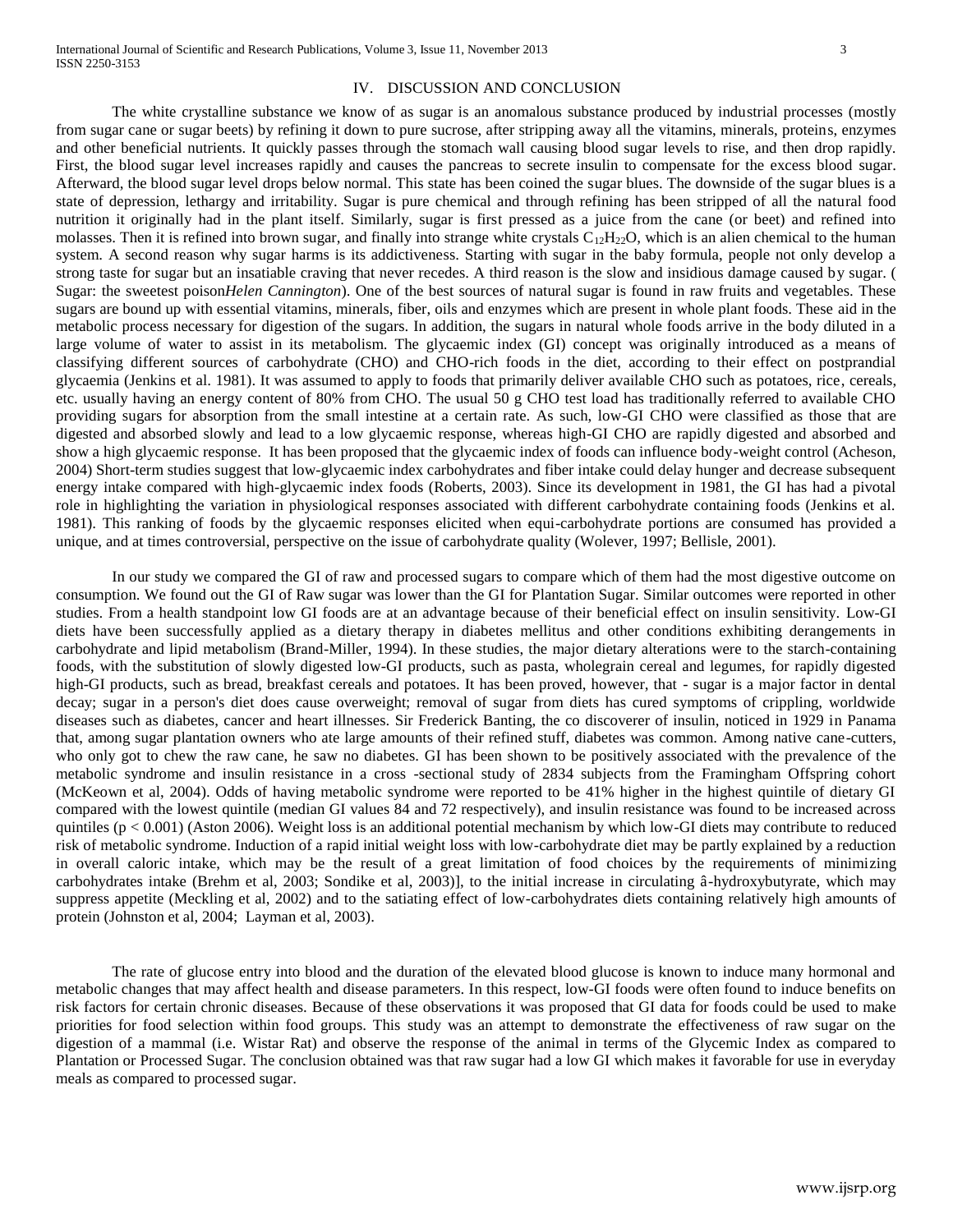#### APPENDIX

| GH            | :                    | Glycemic Index                 |
|---------------|----------------------|--------------------------------|
| Ys            | :                    | Partially Refined Yellow Sugar |
| Ws            | $\ddot{\cdot}$       | <b>Plantation White Sugar</b>  |
| Min           |                      | Minutes                        |
| No.           | $\ddot{\cdot}$       | Number                         |
| $\frac{0}{0}$ | $\ddot{\cdot}$       | Percent                        |
| <b>AUC</b>    |                      | Area under curve               |
| Gm            | $\ddot{\phantom{a}}$ | Grams                          |
|               |                      |                                |

### ACKNOWLEDGMENT

Our sincere thanks to Parle products Pvt. Ltd., Mumbai for supplying sugars for this study.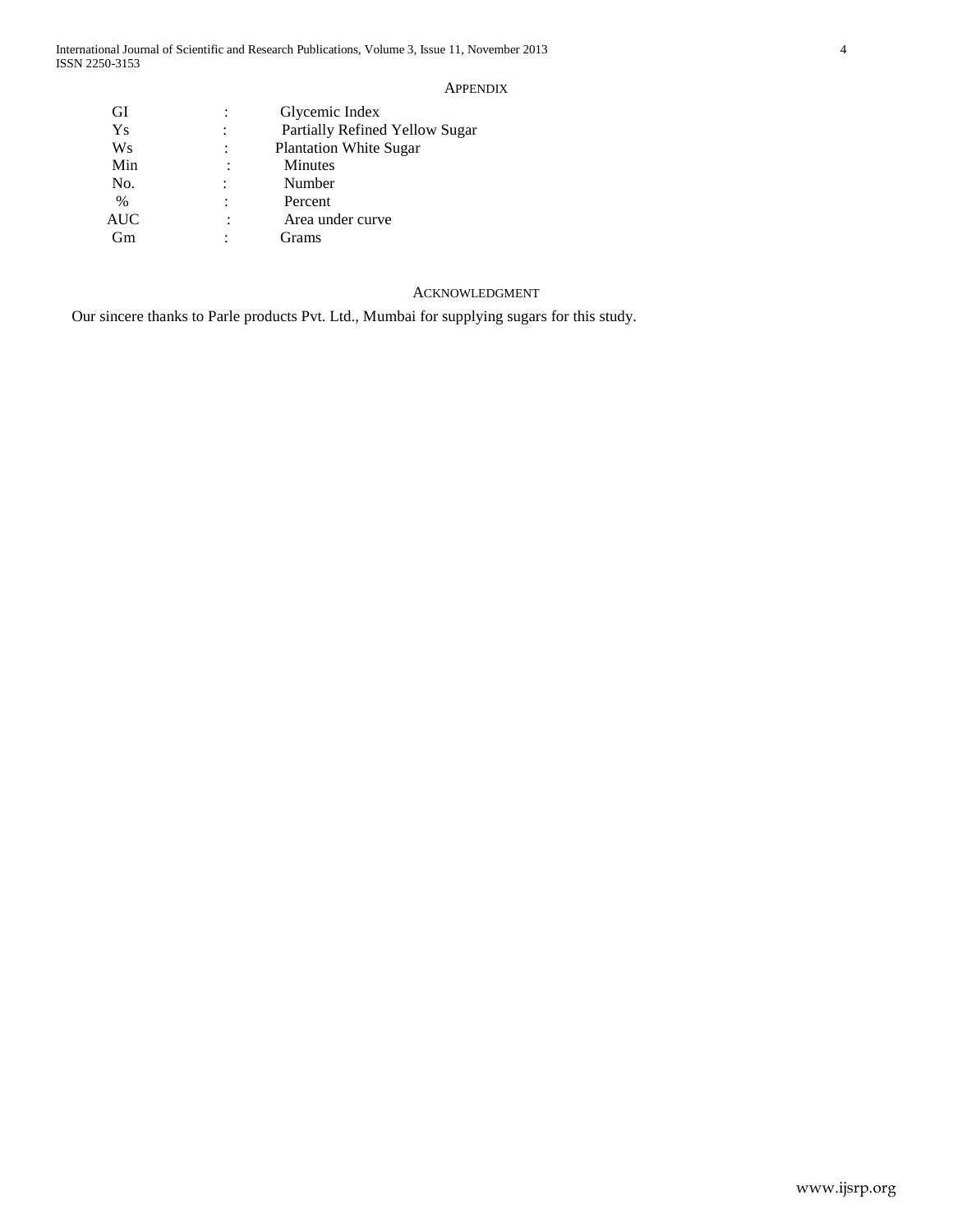#### **REFERENCES**

- 1. ACHESON KJ, "CARBOHYDRATE AND WEIGHT CONTROL: WHERE DO WE STAND?", *CURRENT OPINION IN CLINICAL NUTRITION AND METABOLIC CARE*, 2004, PP. 485-492.
- 2. ASTON LM, "GLYCAEMIC INDEX AND METABOLIC DISEASE RISK", *PROCEEDINGS OF THE NUTRITION SOCIETY ,* 2006, PP. 125-134.
- 3. BELLISLE F, "GLYCAEMIC INDEX AND HEALTH: THE QUALITY OF THE EVIDENCE", MONTROUGE, FRANCE: JOHN LIBBEYEUROTEXT, 2001.
- 4. BJÖRCK I AND ELMSTÅHL HL, "THE GLYCAEMIC INDEX: IMPORTANCE OF DIETARY FIBRE AND OTHER FOOD PROPERTIES", *PROCEEDINGS OF THE NUTRITION SOCIETY,* 2003, PP. 201–206.
- 5. BRAND-MILLER J, PANG E &BROOMHEAD L, "THE GLYCAEMIC INDEX OF FOODS CONTAINING SUGARS: COMPARISON OF FOODS WITH NATURALLY OCCURRING V. REFINED SUGARS", *BRITISH JOURNAL OF NUTRITION*,1995, PP. 613–623.
- 6. BREHM BJ, SEELEY RJ, DANIELS SR, D'ALESSIO DA, "A RANDOMIZED TRIAL COMPARING A VERY LOW CARBOHYDRATE DIET AND A CALORIE RESTRICTED LOW-FAT DIET ON BODY WEIGHT AND CARDIOVASCULAR RISK FACTORS IN HEALTHY WOMEN", *J CLINENDOCRINOLMETAB,* 2003, PP. 1617-1623.
- 7. CANNINGTON H, "SUGAR:THE SWEETEST POISON", WWW.[NEWDAWNMAGAZINE](http://www.newdawnmagazine.com/).COM, 2003, *NEW DAWN, PP.* 41-43.
- 8. CODA MW, "WHEN IS A FOOD A FOOD-AND WHEN A POISON?", MICHIGAN ORGANIC NEWS, 1957, PP. 3.
- 9. DUFTY W, "REFINED SUGAR THE SWEETEST POISON OF ALL... EXTRACTED/EDITED FROM SUGAR BLUES", CHILTON BOOK CO. PADNOR, PA, USA, 1975.
- 10. F. BROUNS; BJORCK, K. N ET AL., "GLYCAEMIC INDEX METHODOLOGY", *NUTRITION RESEARCH REVIEWS,* 2005, PP. 145–171.
- 11. JENKINS DJ ET AL., "EFFECT OF A LOW–GLYCEMIC INDEX OR A HIGH–CEREAL FIBER DIET ON TYPE 2 DIABETES", *JAMA, VOL.* 300(23), 2008, PP. 2742- 2753.
- 12. JENKINS DJ ET AL., "GLYCEMIC INDEX OF FOODS: A PHYSIOLOGICAL BASIS FOR CARBOHYDRATE EXCHANGE", AM J CLINNUTR, 1981, PP. 362–366.
- 13. JOHNSTON CS, TJONN SL, SWAN PD, "HIGH-PROTEIN, LOW-FAT DIETS ARE EFFECTIVE FOR WEIGHT LOSS AND FAVORABLY ALTER BIOMARKERS IN HEALTHY ADULTS", *J NUTR,* 2004, PP. 586-591.
- 14. LAYMAN DK, BOILEAU RA, ERICKSON DJ, PAINTER JE, SHIUE H, SATHER C, CHRISTOU DD, "A REDUCED RATIO OF DIETARY CARBOHYDRATE TO PROTEIN IMPROVES BODY COMPOSITION AND BLOOD LIPID PROFILES DURING WEIGHT LOSS IN ADULT WOMEN", *J NUTR,* 2003, PP. 411-417.
- 15. MCKEOWN NM, MEIGSJB, LIU S, SALTZMAN E, WILSON PW, JACQUES PF, "CARBOHYDRATE NUTRITION, INSULIN RESISTANCE, AND THE PREVALENCE OF THE METABOLIC SYNDROME IN THE FRAMINGHAM OFFSPRING COHORT", *DIABETES CARE,* 2004, PP. 538-546.
- 16. MECKLING KA, GAUTHIER M, GRUBB R, SANFORD J., "EFFECTS OF A HYPOCALORIC, LOW-CARBOHYDRATE DIET ON WEIGHT LOSS, BLOOD LIPIDS, BLOOD PRESSURE, GLUCOSE TOLERANCE, AND BODY COMPOSITION IN FREE-LIVING OVERWEIGHT WOMEN", *CAN J PHYSIOLPHARMACOL,* 2002, PP. 1095-1105.
- 17. MLEKUSCH W, LAMPRECHT M, OTTL K, TILLIAN M, REIBNEGGER G, "A GLUCOSE RICH DIET SHORTENS LONGEVITY OF MICE", *MECH AGEING DEV*., VOL. 92(1), 1996, PP. 43-51.
- 18. ROBERTS SB, "GLYCAEMIC INDEX AND SATIETY.", *NUTRITION IN CLINICAL CARE,* 2003, PP. 20-26.
- 19. SONDIKE SB, COPPERMAN N, JACOBSON MS, "EFFECTS OF A LOW-CARBOHYDRATE DIET ON WEIGHT LOSS AND CARDIOVASCULAR RISK FACTOR IN OVERWEIGHT ADOLESCENTS", *J PEDIATR,* 2003, PP. 253-258.
- 20. WOLEVER TMS, "THE GLYCAEMIC INDEX: FLOGGING A DEAD HORSE?", DIABETES CARE, VOL. 20, 1997, PP. 452–456.
- 21. WOLEVER TMS, "EFFECT OF BLOOD SAMPLING SCHEDULE AND METHOD CALCULATING THE AREA UNDER THE CURVE ON VALIDITY AND PRECISION OF GLYCAEMIC INDEX VALUES", BRITISH JOURNAL OF NUTRITION, 2004, PP. 295-300.
- 22. WOLEVER TMS, JENKINS DJA, JENKINS AL, JOSSERG., "THE GLYCEMIC INDEX: METHODOLOGY AND CLINICAL IMPLICATIONS", AMERICAN JOURNAL OF CLINICAL NUTRITION, 1991, PP. 846-54